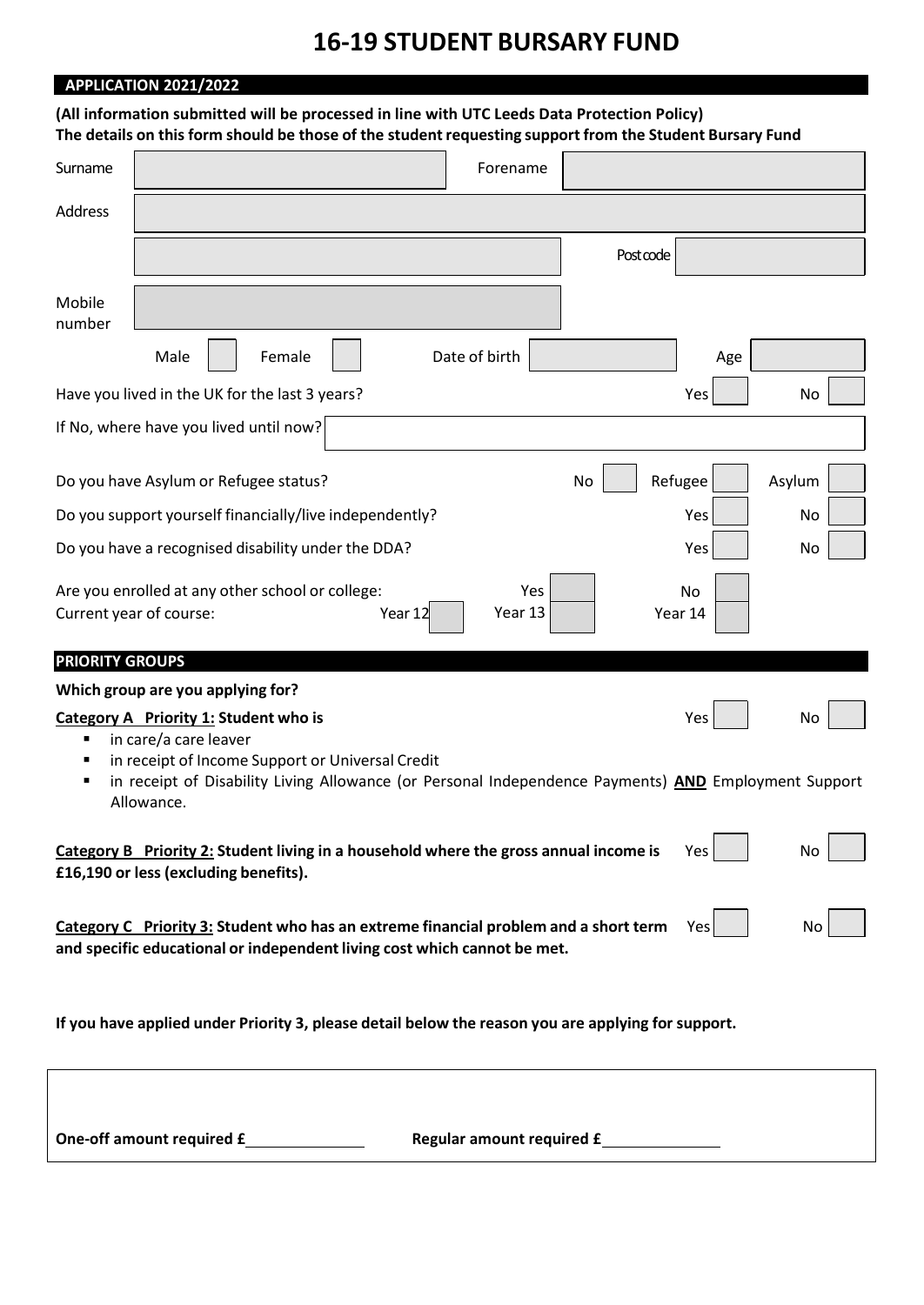#### **EVIDENCE/DOCUMENTATION REQUIRED**

**Depending on which Category you apply for overleaf, you will need to supply the following original documentation which will be copied and returned:**

#### **Priority 1: Student in care/care leaver/in receipt of Income Support etc:**

 Letter from the local authority to evidence looked after status **OR** evidence of entitlement to Income Support **OR** evidence of entitlementto **BOTH** Disability Living Allowance and Employment Support Allowance.

### **Priority 2: Student with household income of below £16,190:**

- Tax Credit Award notice (TC602) for the current tax year (ending 5 April 2019) detailing entitlement to Working Tax Credits or Child Tax Credit Universal Credits
- Entitlement/award letter showing evidence of a benefit received.

## **Priority 3: Extreme financial problem**

 Appropriate evidence to show that the financial problem is extreme and short term. Household income evidence will be required as in **Priority 2** above UNLESS you are already in receipt of a regular Bursary payment.

The following questions relate to income into your household. This means the people you live and have some relationship with *(notjust a friend or housemate). Thisinformation will be treated as confidential forthe purpose ofthis application.*

| <b>INCOME</b>                                                                                                                                                                         |                                                                                                            |                 |  |  |  |
|---------------------------------------------------------------------------------------------------------------------------------------------------------------------------------------|------------------------------------------------------------------------------------------------------------|-----------------|--|--|--|
| <b>ANNUAL SALARY (BEFORE TAX)</b> Parent/Guardian 1                                                                                                                                   | £                                                                                                          |                 |  |  |  |
| Parent/Guardian 2                                                                                                                                                                     | $\pmb{\mathsf{f}}$                                                                                         | Attach evidence |  |  |  |
| Self                                                                                                                                                                                  | £                                                                                                          |                 |  |  |  |
| If you or parent(s)/guardian(s) are in receipt of any benefits please tell us which ones you/they receive.<br>ALL applicants must provide evidence of benefits at time of application |                                                                                                            |                 |  |  |  |
|                                                                                                                                                                                       |                                                                                                            |                 |  |  |  |
| Benefits (total into household each week)                                                                                                                                             | $\pmb{\mathsf{f}}$                                                                                         |                 |  |  |  |
| <b>Which benefits?</b>                                                                                                                                                                |                                                                                                            | Attach evidence |  |  |  |
|                                                                                                                                                                                       |                                                                                                            |                 |  |  |  |
|                                                                                                                                                                                       |                                                                                                            |                 |  |  |  |
| Any Other Income (inc Child Maintenance payments)                                                                                                                                     |                                                                                                            |                 |  |  |  |
| Please state type of income                                                                                                                                                           |                                                                                                            |                 |  |  |  |
| <b>BANK DETAILS</b>                                                                                                                                                                   |                                                                                                            |                 |  |  |  |
|                                                                                                                                                                                       | IMPORTANT: In order for your application to be processed, you must have a bank or building society account |                 |  |  |  |
| in your own name to enable the payment(s) to be made.                                                                                                                                 |                                                                                                            |                 |  |  |  |
| <b>PLEASE PRINT CLEARLY</b>                                                                                                                                                           |                                                                                                            |                 |  |  |  |
| <b>Bank / Building Society</b>                                                                                                                                                        |                                                                                                            |                 |  |  |  |
| Name of account holder                                                                                                                                                                |                                                                                                            |                 |  |  |  |
| <b>Sort Code</b><br><b>Account Number</b><br>(6 digits)<br>(8 digits)                                                                                                                 |                                                                                                            |                 |  |  |  |

#### **BANK DETAILS**

| <b>PLEASE PRINT CLEARLY</b>                                                   |                                     |  |  |  |  |
|-------------------------------------------------------------------------------|-------------------------------------|--|--|--|--|
| <b>Bank / Building Society</b>                                                |                                     |  |  |  |  |
| Name of account holder                                                        |                                     |  |  |  |  |
| <b>Sort Code</b><br>$\overline{\phantom{0}}$<br>$\qquad \qquad$<br>(6 digits) | <b>Account Number</b><br>(8 digits) |  |  |  |  |